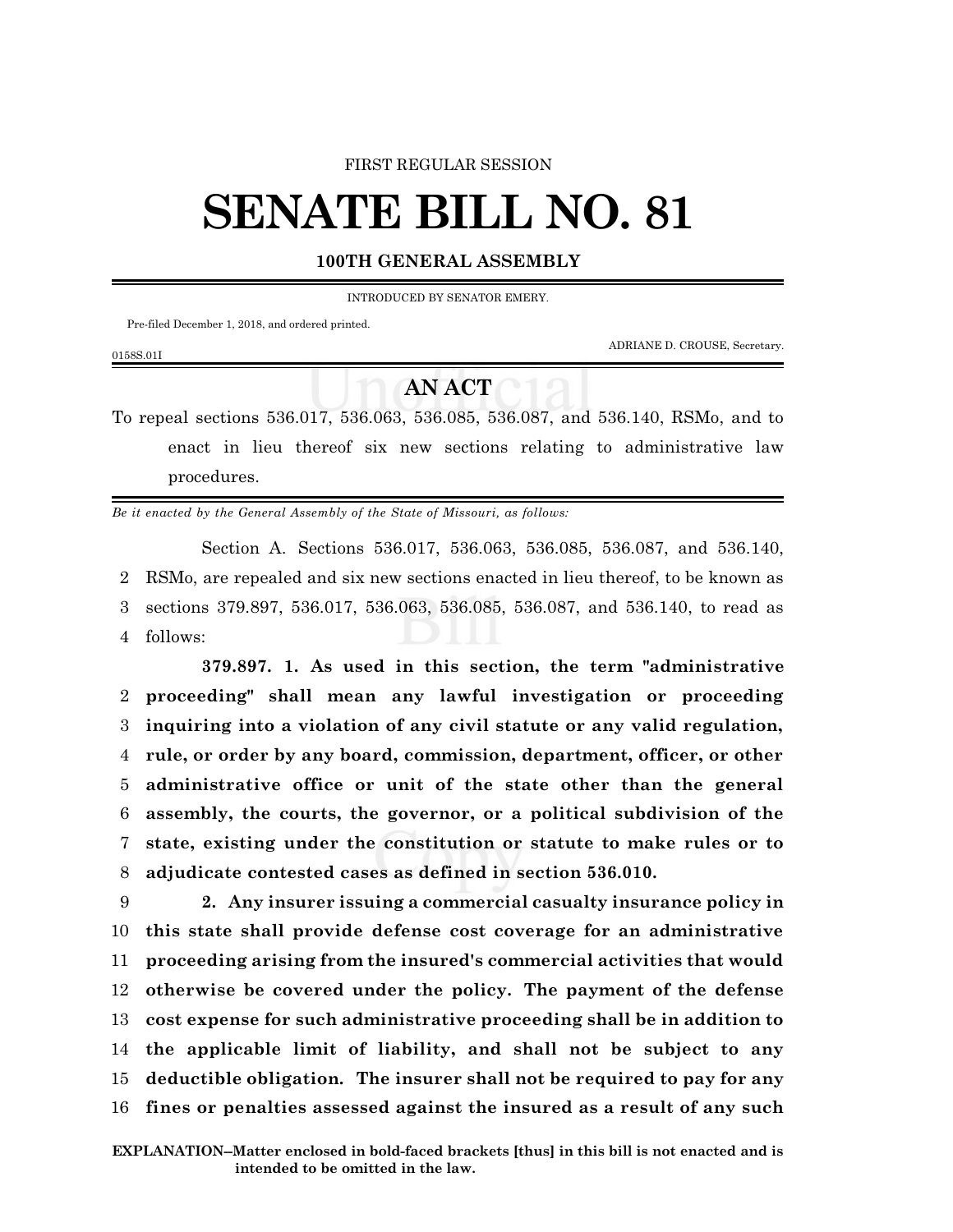**proceeding.**

 **3. The director shall have authority to promulgate reasonable rules and regulations establishing the limits of defense cost coverage to be provided, whether in a single administrative proceeding or for all such insureds covered under the policy. Any rule or portion of a rule, as that term is defined in section 536.010 that is created under the authority delegated in this section shall become effective only if it complies with and is subject to all of the provisions of chapter 536, and, if applicable, section 536.028. This section and chapter 536 are nonseverable and if any of the powers vested with the general assembly pursuant to chapter 536, to review, to delay the effective date, or to disapprove and annul a rule are subsequently held unconstitutional, then the grant of rulemaking authority and any rule proposed or adopted after August 28, 2019, shall be invalid and void.**

536.017. For purposes of this section, "taking of private property" shall mean an activity wherein private property is taken such that compensation to the owner of the property is required by the fifth and fourteenth amendments to the Constitution of the United States or any other similar or applicable law of this state. No department or agency shall transmit a proposed rule or regulation which limits or affects the use of real property to the secretary of state until a takings analysis has occurred. **Such takings analysis shall be performed by the office of the attorney general.** The takings analysis shall evaluate whether the proposed rule or regulation on its face constitutes a taking of real property under relevant state and federal law. The department or agency shall certify in the transmittal letter to the secretary of state that a takings analysis has occurred. Any rule that does not comply with this section shall be invalid and the secretary of state shall not publish the rule. A takings analysis shall not be necessary where the rule or regulation is being promulgated on an emergency basis**[**, where the rule or regulation is federally mandated, or where the rule or regulation substantially codifies existing federal or state law**]**.

536.063. In any contested case:

 (1) The contested case shall be commenced by the filing of a writing by which the party or agency instituting the proceeding seeks such action as by law can be taken by the agency only after opportunity for hearing, or seeks a hearing for the purpose of obtaining a decision reviewable **either by a court or another agency** upon the record of the proceedings and evidence at such hearing, or upon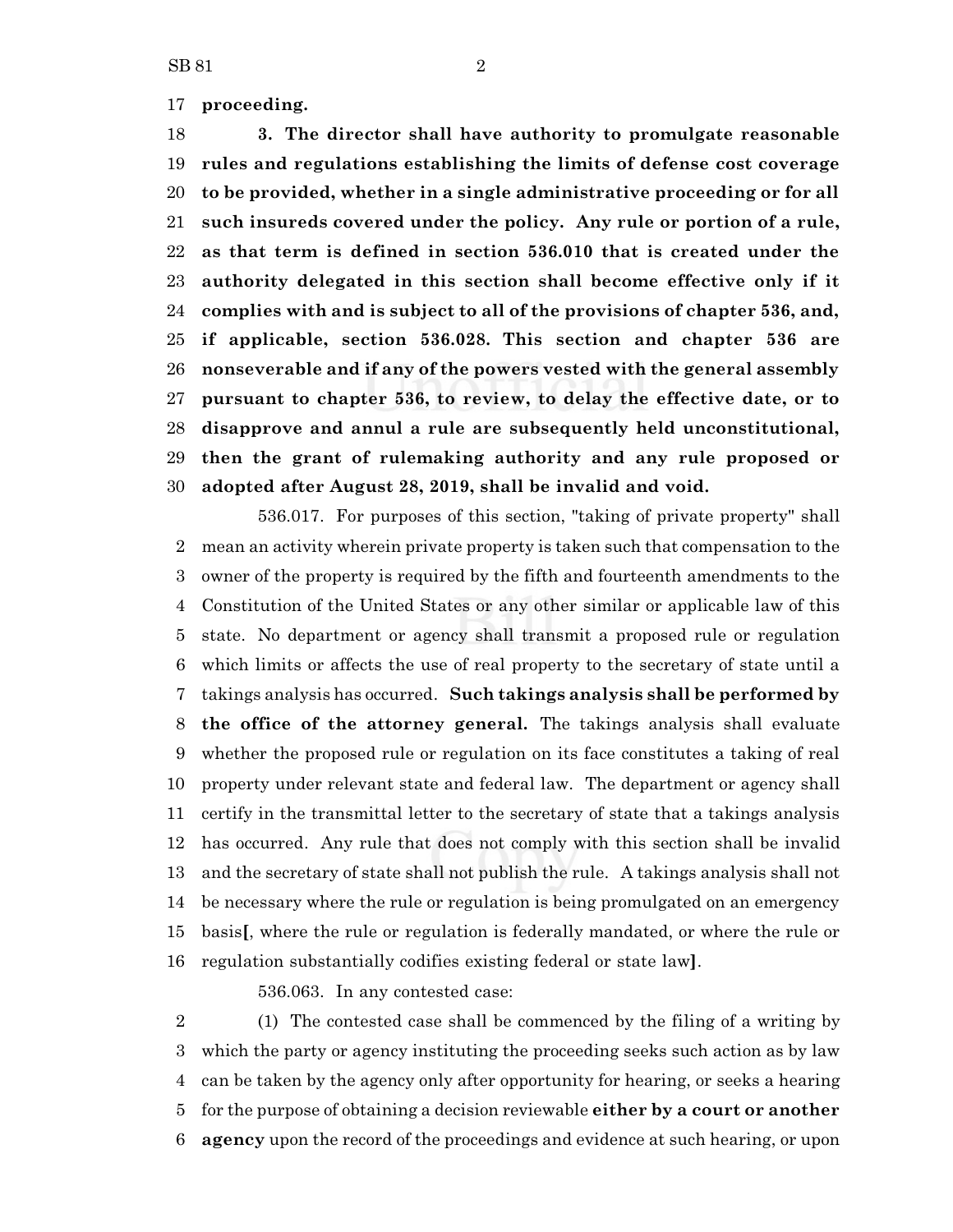such record and additional evidence, **[**either by a court or by another agency**] or reviewable by a court in a de novo proceeding**. Answering, intervening and amendatory writings and motions may be filed in any case and shall be filed where required by rule of the agency, except that no answering instrument shall be required unless the notice of institution of the case states such requirement. Entries of appearance shall be permitted;

 (2) Any writing filed whereby affirmative relief is sought shall state what relief is sought or proposed and the reason for granting it, and shall not consist merely of statements or charges phrased in the language of a statute or rule; provided, however, that this subdivision shall not apply when the writing is a notice of appeal as authorized by law;

 (3) Reasonable opportunity shall be given for the preparation and presentation of evidence bearing on any issue raised or decided or relief sought or granted. Where issues are tried without objection or by consent, such issues shall be deemed to have been properly before the agency. Any formality of procedure may be waived by mutual consent;

 (4) Every writing seeking relief or answering any other writing, and any motion shall state the name and address of the attorney, if any, filing it; otherwise the name and address of the party filing it;

 (5) By rule the agency may require any party filing such a writing to furnish, in addition to the original of such writing, the number of copies required for the agency's own use and the number of copies necessary to enable the agency to comply with the provisions of this subdivision hereinafter set forth. The agency shall, without charge therefor, mail one copy of each such writing, as promptly as possible after it is filed, to every party or his or her attorney who has filed a writing or who has entered his or her appearance in the case, and who has not theretofore been furnished with a copy of such writing and shall have requested copies of the writings; provided that in any case where the parties are so numerous that the requirements of this subdivision would be unduly onerous, the agency may in lieu thereof (a) notify all parties of the fact of the filing of such writing, and (b) permit any party to copy such writing;

 (6) When a holder of a license, registration, permit, or certificate of authority issued by the division of professional registration or a board, commission, or committee of the division of professional registration against whom an affirmative decision is sought has failed to plead or otherwise respond in the contested case and adequate notice has been given under section 536.067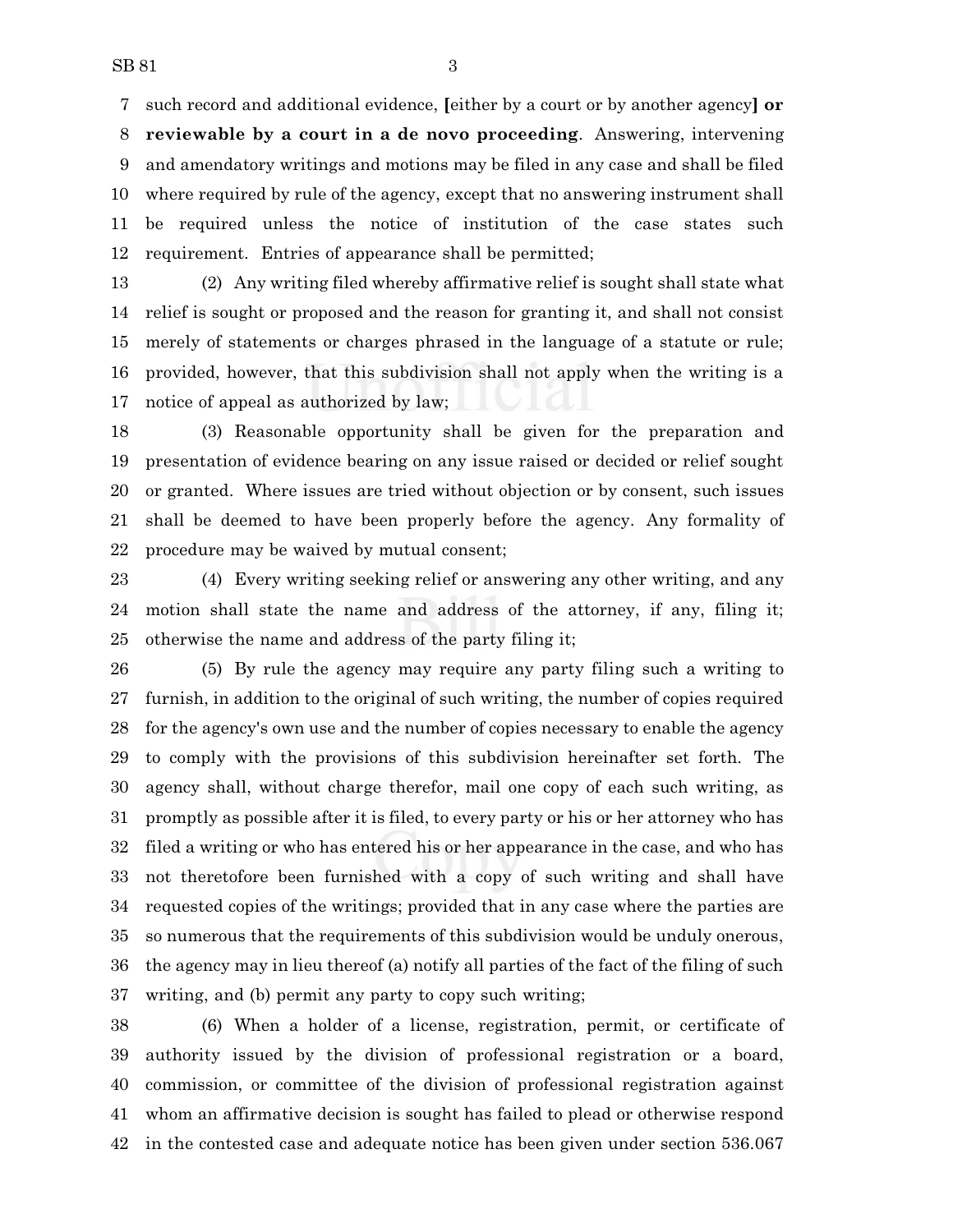upon a properly pled writing filed to initiate the contested case under this chapter, a default decision shall be entered against the licensee without further proceedings. The default decision shall grant such relief as requested by the division of professional registration, board, committee, commission, or office in the writing initiating the contested case as allowed by law. Upon motion stating facts constituting a meritorious defense and for good cause shown, a default decision may be set aside. The motion shall be made within a reasonable time, not to exceed thirty days after entry of the default decision. "Good cause" includes a mistake or conduct that is not intentionally or recklessly designed to impede the administrative process.

536.085. As used in section 536.087, the following terms mean:

 (1) "Agency proceeding", an adversary proceeding in a contested case pursuant to this chapter in which the state is represented by counsel, but does not include proceedings for determining the eligibility or entitlement of an individual to a monetary benefit or its equivalent, child custody proceedings, eminent domain proceedings, driver's license proceedings, vehicle registration proceedings, proceedings to establish or fix a rate, or proceedings before the state tax commission;

(2) **[**"Party":

 (a) An individual whose net worth did not exceed two million dollars at the time the civil action or agency proceeding was initiated; or

 (b) Any owner of an unincorporated business or any partnership, corporation, association, unit of local government or organization, the net worth of which did not exceed seven million dollars at the time the civil action or agency proceeding was initiated, and which had not more than five hundred employees at the time the civil action or agency proceeding was initiated;

 (3)**]** "Prevails", obtains a favorable order, decision, judgment, or dismissal in a civil action or agency proceeding;

 **[**(4)**] (3)** "Reasonable fees and expenses" includes the reasonable expenses of expert witnesses, the reasonable cost of any study, analysis, engineering report, test, or project which is found by the court or agency to be necessary for the preparation of the party's case, and reasonable attorney or agent fees. The amount of fees awarded as reasonable fees and expenses shall be based upon prevailing market rates for the kind and quality of the services furnished, except that no expert witness shall be compensated at a rate in excess of the highest rate of compensation for expert witnesses paid by the state in the type of civil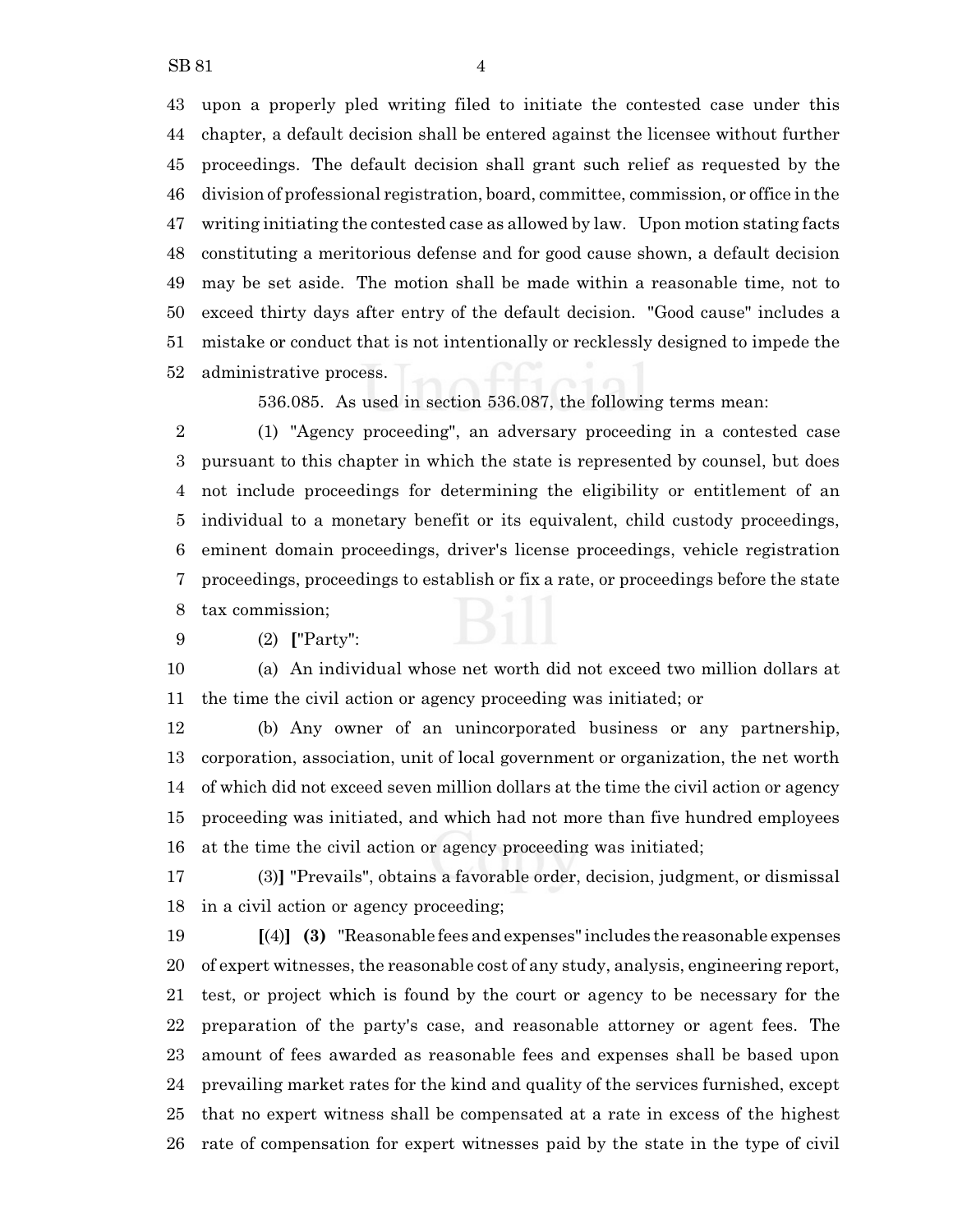action or agency proceeding, and attorney fees shall not be awarded in excess of seventy-five dollars per hour unless the court determines that a special factor, such as the limited availability of qualified attorneys for the proceedings involved, justifies a higher fee;

 **[**(5)**] (4)** "State", the state of Missouri, its officers and its agencies, but shall not include political subdivisions of the state.

536.087. 1. A party**, other than the state or agency,** who prevails in an agency proceeding or civil action arising therefrom, brought by or against the state, shall be awarded those reasonable fees and expenses incurred by that party in the civil action or agency proceeding, **[**unless the court or agency finds that the position of the state was substantially justified or that special circumstances make an award unjust**] if the court or agency finds that the position of the state falls within any of the subdivisions of subsection 2 of section 536.140 or was not substantially justified. The court or agency shall not award such fees and expenses if the court or agency finds that special circumstances make an award unjust**.

 2. In awarding reasonable fees and expenses under this section to a party who prevails in any action for judicial review of an agency proceeding, the court shall include in that award reasonable fees and expenses incurred during such agency proceeding **[**unless the court finds that during such agency proceeding the position of the state was substantially justified, or that special circumstances make an award unjust**] if the court finds that during such agency proceeding the position of the state fell within any of the subdivisions of subsection 2 of section 536.140 or was not substantially justified. The court shall not award such fees and expenses if it finds that special circumstances make an award unjust**.

 3. A party seeking an award of fees and other expenses shall, within thirty days of a final disposition in an agency proceeding or final judgment in a civil action, submit to the court, agency or commission which rendered the final disposition or judgment an application which shows that the party is a prevailing party and is eligible to receive an award under this section, and the amount sought, including an itemized statement from any attorney or expert witness representing or appearing in behalf of the party stating the actual time expended and the rate at which fees and other expenses are computed. The party shall also allege that the position of the state **falls within one or more of the subdivisions of subsection 2 of section 536.140 or** was not substantially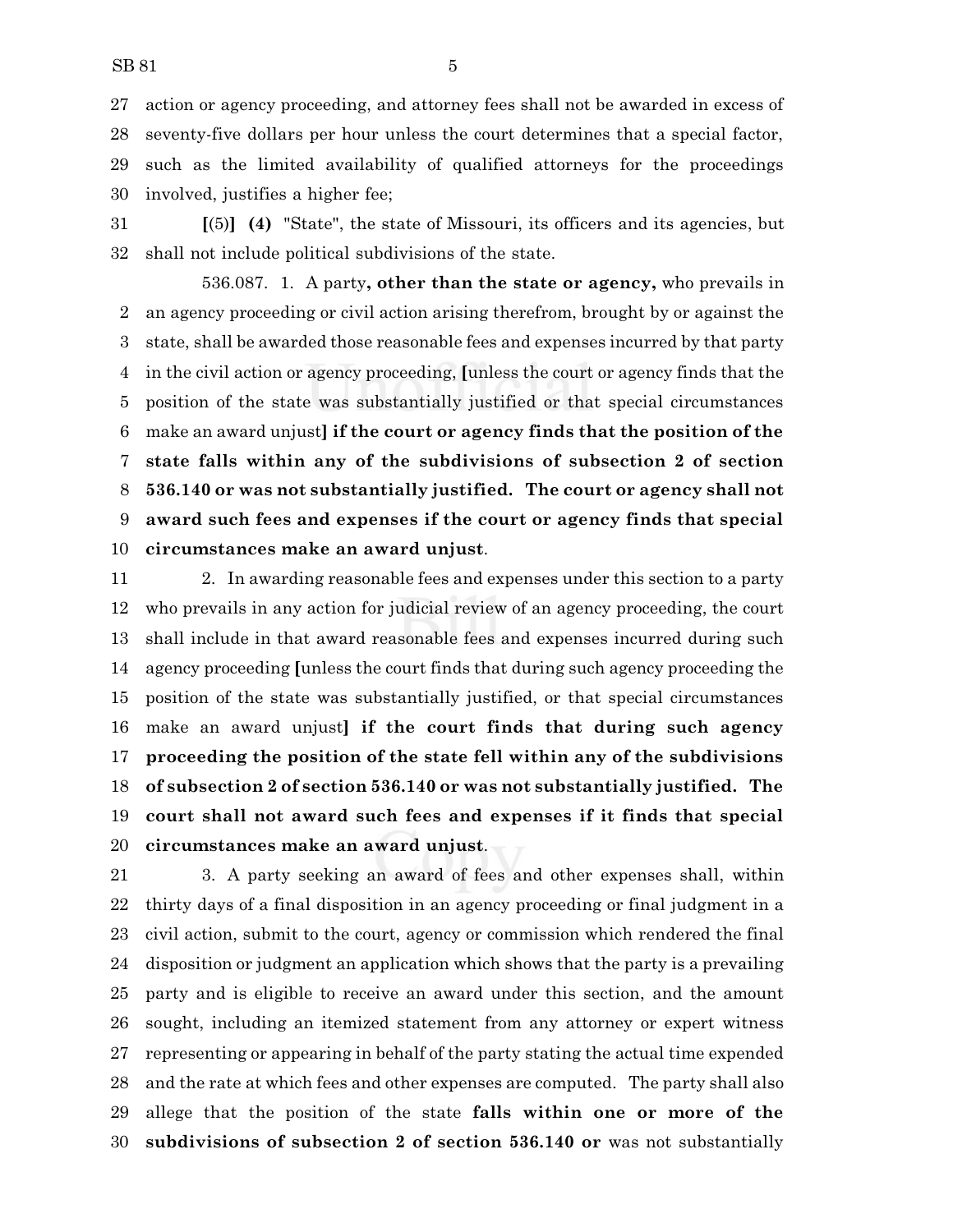justified. The fact that the state has lost the agency proceeding or civil action creates no legal presumption that its position **[**was not substantially justified**] falls within any of the subdivisions of section 536.140 or was not substantially justified unless the court has already so ruled in its opinion following the inquiry provided for in subsections 1 and 2 of section 536.140**. Whether or not the position of the state **falls within any of the subdivisions of subsection 2 of section 536.140 or** was substantially justified shall be determined on the basis of the record **[**(**],** including the record with respect to the action or failure to act by an agency upon which a civil action is based**[**)**],** which is made in the agency proceeding or civil action for which fees and other expenses are sought, and on the basis of the record of any hearing the court or agency deems appropriate to determine whether an award of reasonable fees and expenses should be made, provided that any such hearing shall be limited to consideration of matters which affected the agency's decision leading to the position at issue in the fee application.

 4. A prevailing party in an agency proceeding shall submit an application for fees and expenses to the administrative body before which the party prevailed. A prevailing party in a civil action on appeal from an agency proceeding shall submit an application for fees and expenses to the court. The filing of an application shall not stay the time for appealing the merits of a case. When the state appeals the underlying merits of an adversary proceeding, no decision on the application for fees and other expenses in connection with that adversary proceeding shall be made under this section until a final and unreviewable decision is rendered by the court on the appeal or until the underlying merits of the case have been finally determined pursuant to the appeal.

 5. The court or agency may either reduce the amount to be awarded or deny any award, to the extent that the prevailing party during the course of the proceedings engaged in conduct which unduly and unreasonably protracted the final resolution of the matter in controversy.

 6. The decision of a court or an agency on the application for reasonable fees and expenses shall be in writing, separate from the judgment or order of the court or the administrative decision which determined the prevailing party, and shall include written findings and conclusions and the reason or basis therefor. The decision of a court or an agency on the application for fees and other expenses shall be final, subject respectively to appeal or judicial review.

7. If a party or the state is dissatisfied with a determination of fees and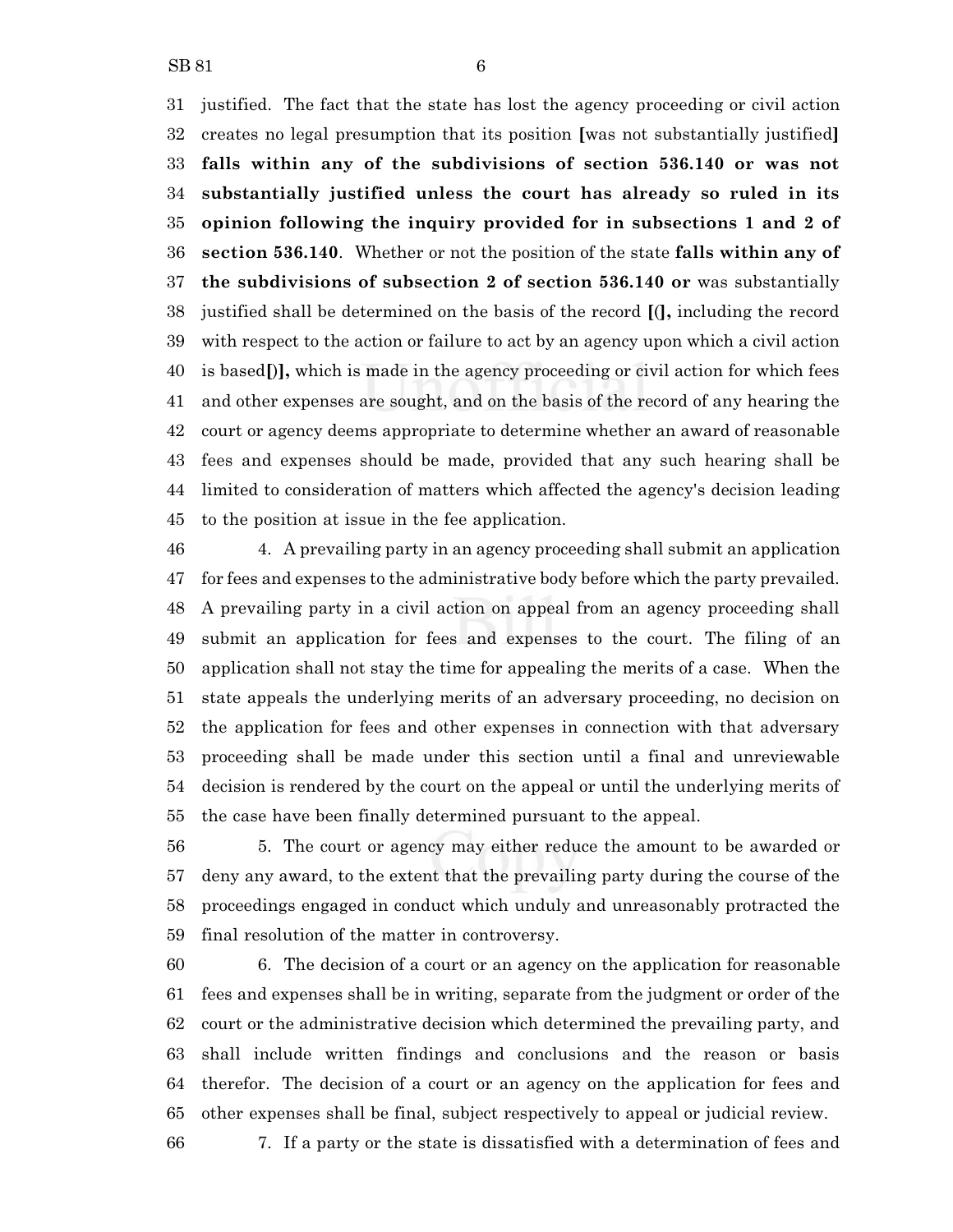other expenses made in an agency proceeding, that party or the state may within thirty days after the determination is made, seek judicial review of that determination from the court having jurisdiction to review the merits of the underlying decision of the agency adversary proceeding. If a party or the state is dissatisfied with a determination of fees and other expenses made in a civil action arising from an agency proceeding, that party or the state may, within the time permitted by law, appeal that order or judgment to the appellate court having jurisdiction to review the merits of that order or judgment. The reviewing or appellate court's determination on any judicial review or appeal heard under this subsection shall be based solely on the record made before the agency or court below. The court may modify, reverse or reverse and remand the determination of fees and other expenses if the court finds that the award or failure to make an award of fees and other expenses, or the calculation of the amount of the award, was arbitrary and capricious, was unreasonable, was unsupported by competent and substantial evidence, or was made contrary to law or in excess of the court's or agency's jurisdiction. Awards made pursuant to this act shall be payable from amounts appropriated therefor. The state agency against which the award was made shall request an appropriation to pay the award.

536.140. 1. The court shall **[**hear the case without a jury and, except as otherwise provided in subsection 4 of this section, shall hear it upon the petition and record filed as aforesaid**] first make an inquiry into the issues set forth in subsection 2 of this section and shall hear the case on the petition and record filed**.

 2. The inquiry **[**may**] shall** extend to a determination of whether the action of the agency**:**

(1) Is in violation of constitutional provisions;

(2) Is in excess of the statutory authority or jurisdiction of the agency;

- (3) Is unsupported by competent and substantial evidence upon the whole record;
- 

(4) Is, for any other reason, unauthorized by law;

(5) Is made upon unlawful procedure or without a fair trial;

(6) Is arbitrary, capricious or unreasonable;

(7) Involves an abuse of discretion.

 The scope of judicial review in all contested cases, whether or not subject to judicial review pursuant to sections 536.100 to 536.140, and in all cases in which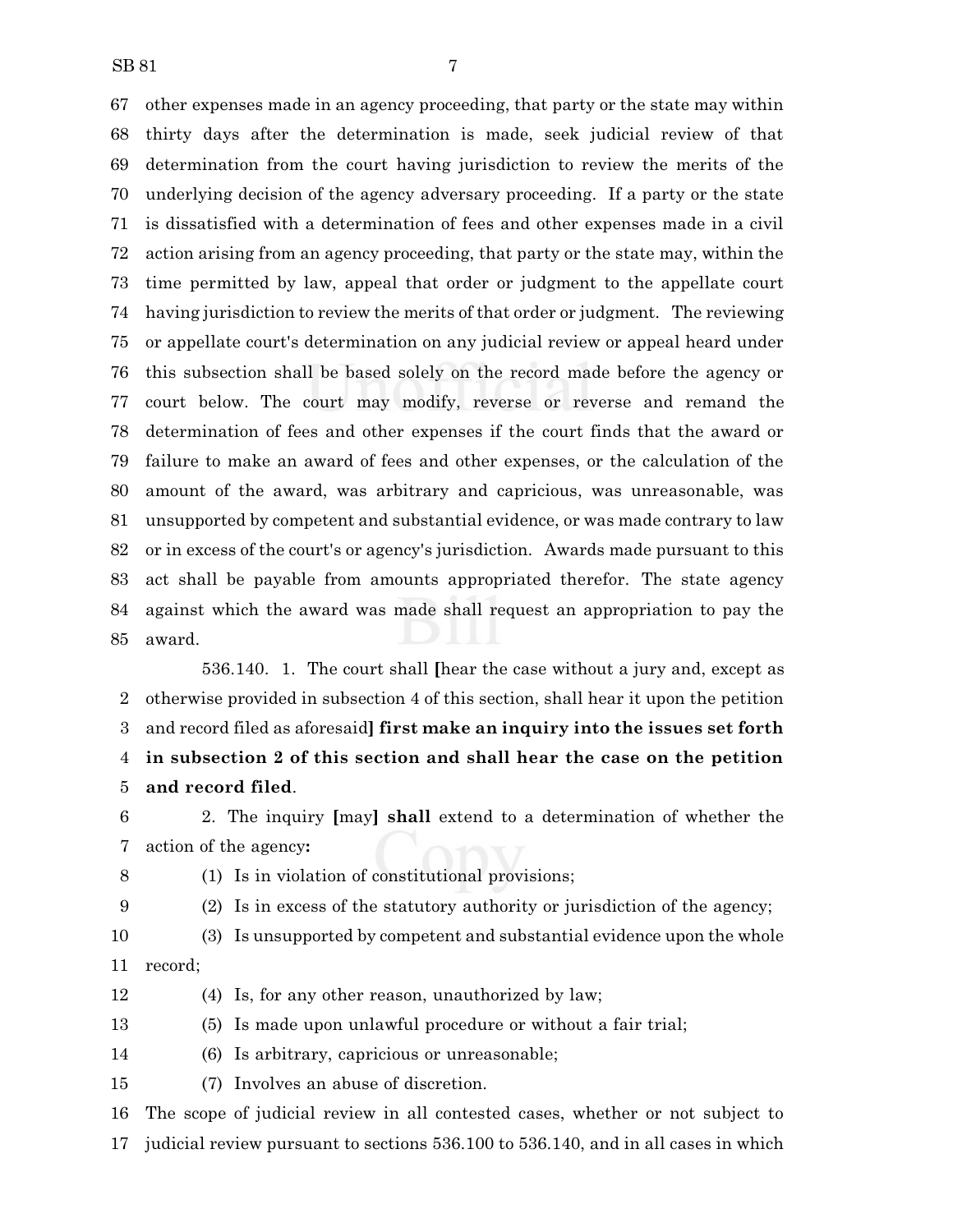judicial review of decisions of administrative officers or bodies, whether state or local, is now or may hereafter be provided by law, shall in all cases be at least as broad as the scope of judicial review provided for in this subsection; provided, however, that nothing herein contained shall in any way change or affect the provisions of **[**sections 311.690 and 311.700**] subsections 3 and 4 of this section. At the conclusion of such inquiry, if the court finds that the agency action does not fall within any of the subdivisions of this section, the court shall issue its order affirming the agency's action, which shall become final fifteen days thereafter unless one or more parties apply for a de novo review under subsection 3 of this section. If the court finds that the agency action does fall within any of the subdivisions of this section, the court shall issue its order reversing or modifying the agency's order, and may order the reconsideration of the case in light of the court's opinion. Any party, other than the agency, may make the application for a de novo review under subsection 3 of this section within ten days of the court's order affirming or modifying the agency's order**.

 3. **[**Whenever the action of the agency being reviewed does not involve the exercise by the agency of administrative discretion in the light of the facts, but involves only the application by the agency of the law to the facts**]** The court **[**may**] shall** upon application of any party**, other than the agency,** conduct a de novo review of **[**the**] an** agency decision. **Upon the demand of any party, the de novo review shall be conducted as a civil trial before a jury.**

 4. **[**Wherever under subsection 3 of this section or otherwise the court is entitled to weigh the evidence and determine the facts for itself, the court may hear and consider additional evidence if the court finds that such evidence in the exercise of reasonable diligence could not have been produced or was improperly excluded at the hearing before the agency. Wherever the court is not entitled to weigh the evidence and determine the facts for itself, if the court finds that there is competent and material evidence which, in the exercise of reasonable diligence, could not have been produced or was improperly excluded at the hearing before the agency, the court may remand the case to the agency with directions to reconsider the same in the light of such evidence. The court may in any case hear and consider evidence of alleged irregularities in procedure or of unfairness by the agency, not shown in the record.**] In any such de novo review, the Missouri rules of evidence shall apply, including but not limited to**